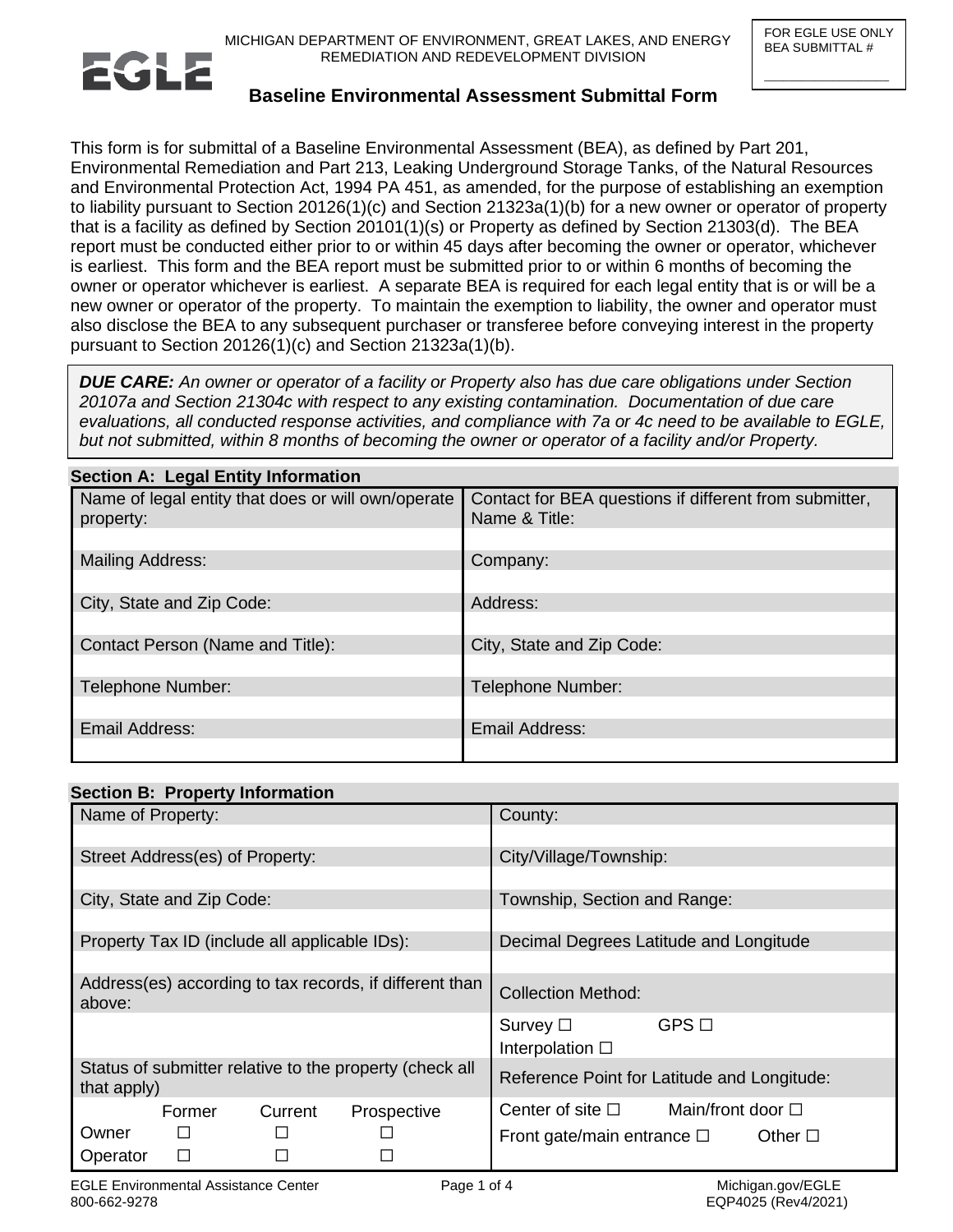| Section C: Source of Contamination at the Property<br>Enter ID#                                  |               |                    |                                 |  |  |
|--------------------------------------------------------------------------------------------------|---------------|--------------------|---------------------------------|--|--|
| Facility - regulated pursuant to<br><b>Part 201:</b>                                             | New $\square$ | Existing $\square$ | Existing 201 EGLE ID<br>number: |  |  |
| Property - regulated pursuant to<br><b>Part 213:</b>                                             | New $\square$ | Existing $\square$ | Existing 213 EGLE ID<br>number: |  |  |
| (check all that are known to apply):                                                             |               |                    |                                 |  |  |
| Source other than Part 201 or Part 213, or source unknown                                        |               |                    |                                 |  |  |
| Oil or gas production and development regulated pursuant to Part 615 or 625                      |               |                    |                                 |  |  |
| Licensed landfill regulated pursuant to Part 115                                                 |               |                    |                                 |  |  |
| Licensed hazardous waste treatment, storage, or disposal facility regulated pursuant to Part 111 |               |                    |                                 |  |  |

| Section D: Applicable Dates (provide date for all that are relevant):                     | <b>MM/DD/YYYY</b> |
|-------------------------------------------------------------------------------------------|-------------------|
| Date All Appropriate Inquiry (AAI) Report or Phase I Environmental Assessment Report      |                   |
| completed:                                                                                |                   |
| Date Baseline Environmental Assessment Report conducted:                                  |                   |
| Date submitter first became the owner:                                                    |                   |
| Date submitter first became the operator:                                                 |                   |
| Date submitter first became the operator (if prior to ownership):                         |                   |
| Anticipated date of becoming the owner for prospective owners:                            |                   |
| Anticipated date of becoming the operator for prospective operators:                      |                   |
| If former owner or operator of this property, prior dates of being the owner or operator: |                   |

| Section E: Check the appropriate response to each of the following questions:<br>YES. |                                                                                              |  |  |
|---------------------------------------------------------------------------------------|----------------------------------------------------------------------------------------------|--|--|
|                                                                                       | Is the property at which the BEA was conducted a "facility" as defined by Section            |  |  |
|                                                                                       | 20101(1)(s) or a Property as defined by Section 21303(d)?                                    |  |  |
|                                                                                       | 2. Was the All Appropriate Inquiry (AAI) or Phase I Environmental Assessment Report          |  |  |
|                                                                                       | completed in accordance with Section 20101(1)(f) and or 21302(1)(b)?                         |  |  |
| 3.                                                                                    | Was the BEA, including the sampling, conducted either prior to or within 45 days of the date |  |  |
|                                                                                       | of becoming the owner, operator, or of foreclosure, whichever is earliest?                   |  |  |
| 4.                                                                                    | Is this BEA being submitted to the department within 6 months of the submitter first         |  |  |
|                                                                                       | becoming the owner or operator, or foreclosing?                                              |  |  |
| 5.                                                                                    | Does the BEA provide sufficient rationale to demonstrate that the data is reliable and       |  |  |
|                                                                                       | relevant to define conditions at the property at the time of purchase, occupancy, or         |  |  |
|                                                                                       | foreclosure, even if the BEA relies on studies of data prepared by others or conducted for   |  |  |
|                                                                                       | other purposes?                                                                              |  |  |
| 6.                                                                                    | Does this BEA contain the legal description of the property addressed by the BEA?            |  |  |
| 7.                                                                                    | Does this BEA contain the environmental analytical results, a detailed, scaled map (not      |  |  |
|                                                                                       | aerial photo) showing the sample locations, and the basis for the determination that the     |  |  |
|                                                                                       | property is a facility as defined by Section 20101(1)(s) or the basis for the determination  |  |  |
|                                                                                       | that the property is a Property as defined by Section 21303(d)?                              |  |  |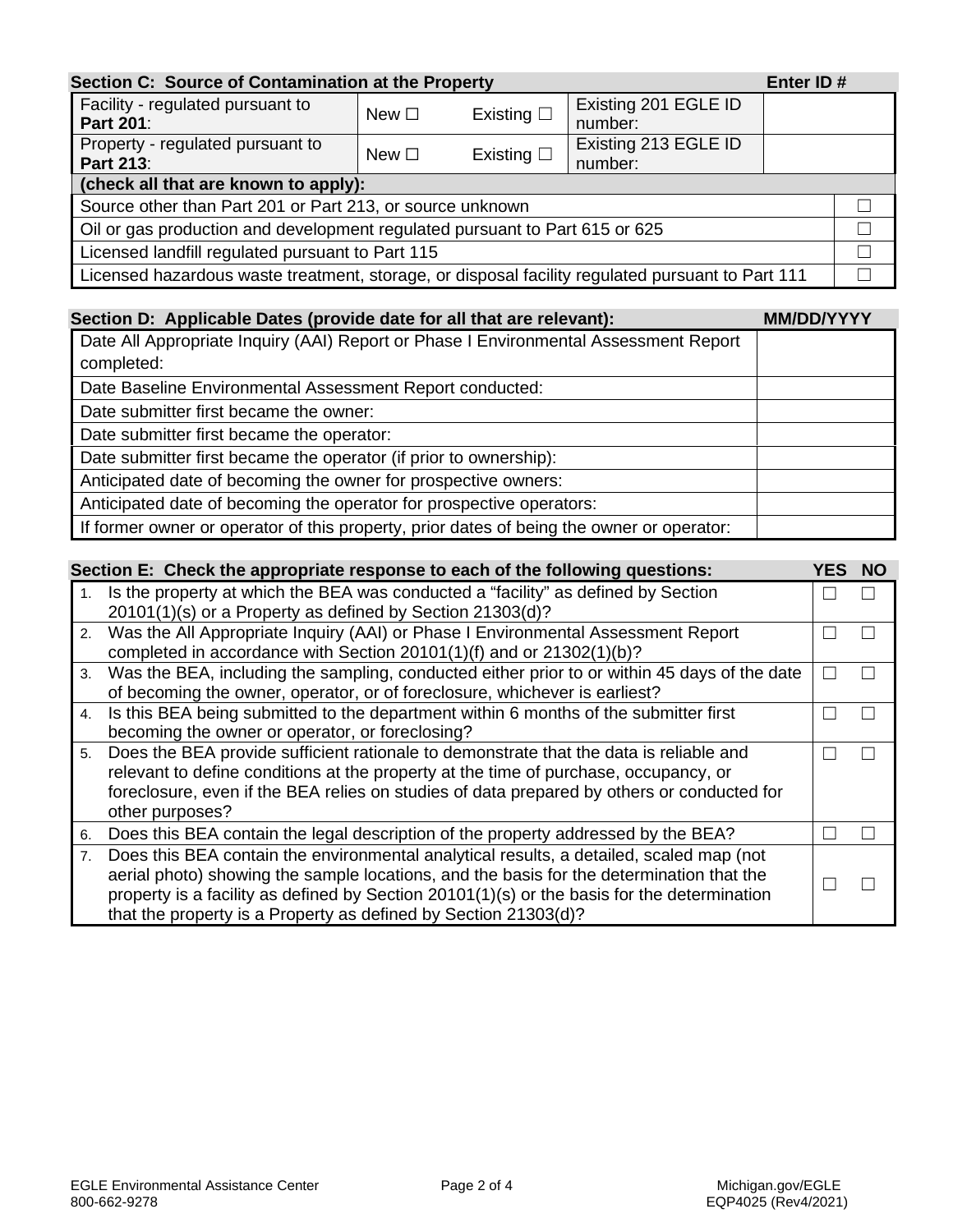#### **Section F: Environmental Consultant Signature:**

| I certify to the best of my knowledge and belief, that this BEA and all related materials are true, accurate,<br>and complete. I certify that the property is a facility as defined by Section 20101(1)(s) or a Property as<br>defined by Section 21303(d) and have provided the sampling and analyses that support that<br>determination. I certify that any exceptions to, or deletions from, the All Appropriate Inquiry Rule are<br>described in Section 1 of the BEA report. |                           |  |
|-----------------------------------------------------------------------------------------------------------------------------------------------------------------------------------------------------------------------------------------------------------------------------------------------------------------------------------------------------------------------------------------------------------------------------------------------------------------------------------|---------------------------|--|
| Signature:                                                                                                                                                                                                                                                                                                                                                                                                                                                                        | Date:                     |  |
|                                                                                                                                                                                                                                                                                                                                                                                                                                                                                   |                           |  |
| <b>Printed Name:</b>                                                                                                                                                                                                                                                                                                                                                                                                                                                              | Company:                  |  |
|                                                                                                                                                                                                                                                                                                                                                                                                                                                                                   |                           |  |
| Mailing Address:                                                                                                                                                                                                                                                                                                                                                                                                                                                                  | City, State and Zip Code: |  |
|                                                                                                                                                                                                                                                                                                                                                                                                                                                                                   |                           |  |
| <b>Telephone Number:</b>                                                                                                                                                                                                                                                                                                                                                                                                                                                          | Email Address:            |  |
|                                                                                                                                                                                                                                                                                                                                                                                                                                                                                   |                           |  |

#### **Section G: Legal Entity Signature:**

| With my signature below, I certify that to the best of my knowledge and belief, this BEA and all related<br>materials are true, accurate, and complete. |                                                   |  |
|---------------------------------------------------------------------------------------------------------------------------------------------------------|---------------------------------------------------|--|
| Signature:                                                                                                                                              | Date:                                             |  |
|                                                                                                                                                         |                                                   |  |
| <b>Printed Name:</b>                                                                                                                                    | Title and relationship of signatory to submitter: |  |
| <b>Mailing Address:</b>                                                                                                                                 | City, State and Zip Code;                         |  |
| Telephone Number:                                                                                                                                       | Email Address:                                    |  |

This form should be submitted to EGLE Remediation & Redevelopment Division District Office for the county in which the property is located, unless the response activity is related to a facility that is regulated by another EGLE Division. An office map is located at [www.michigan.gov/EGLErrd.](http://www.michigan.gov/EGLErrd) The BEA report and submittal form should be addressed to the field operations contact, located via the [EGLE-RRD contact map](https://www.michigan.gov/egle/contact/district-office-locations). If regulated by another division, contact should be made with that division for information on where to submit the form and report.

For information or assistance on this publication, please contact the (program), through EGLE Environmental Assistance Center at 800-662-9278. This publication is available in alternative formats upon request.

EGLE does not discriminate on the basis of race, sex, religion, age, national origin, color, marital status, disability, political beliefs, height, weight, genetic information, or sexual orientation in the administration of any of its programs or activities, and prohibits intimidation and retaliation, as required by applicable laws and regulations.

This form and its contents are subject to the Freedom of Information Act and may be released to the public.